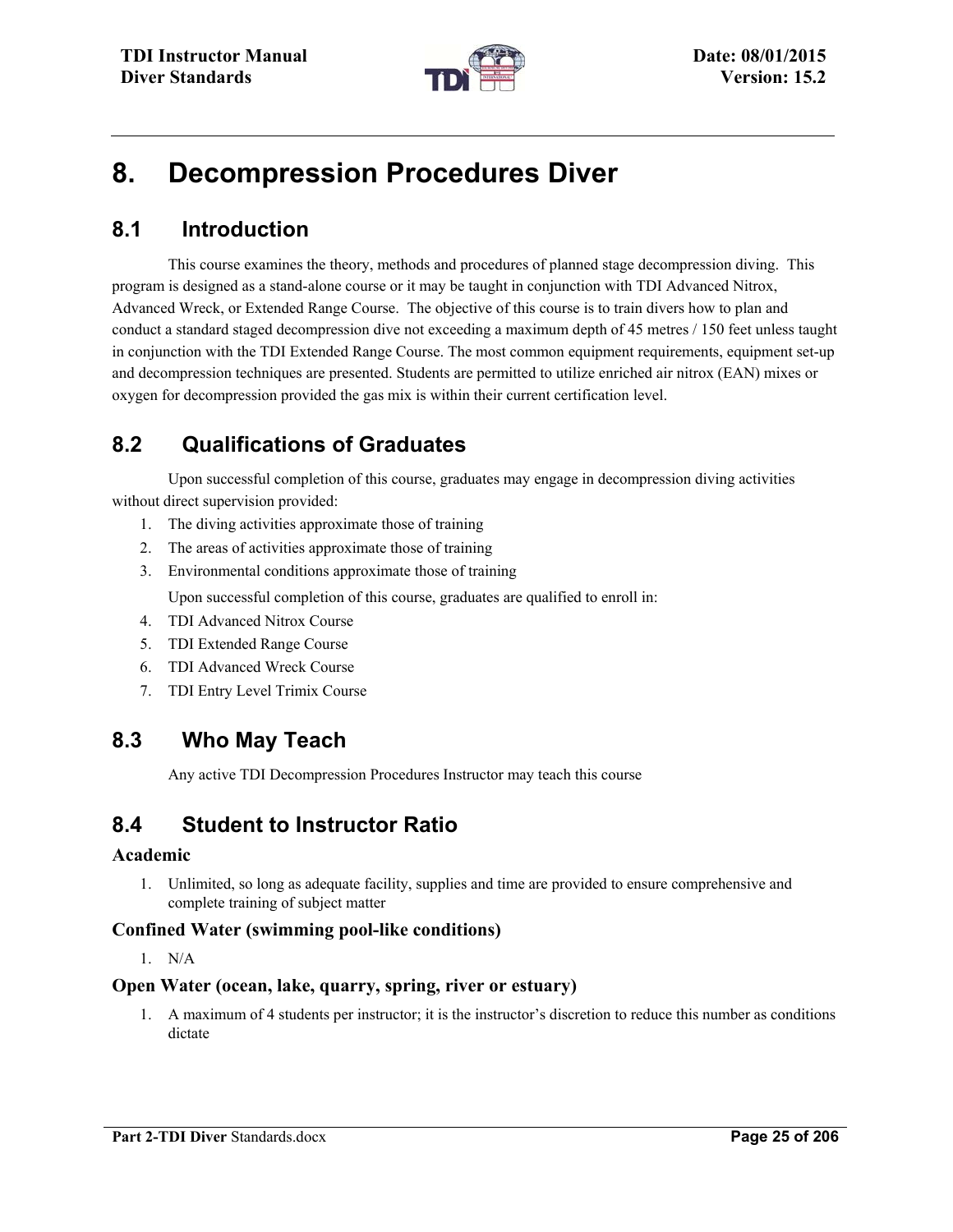

### **8.5 Student Prerequisites**

- 1. Minimum age 18
- 2. Minimum certification of SDI Advanced Adventure Diver , Advanced Diver, or equivalent
- 3. Provide proof of 25 logged open water dives

# **8.6 Course Structure and Duration**

### **Open Water Execution**

- 1. Four dives are required, 2 of those dives must be deeper than 30 metres / 100 feet
- 2. If advanced nitrox is taught in conjunction with decompression procedures only a total of 6 dives are required
- 3. Only 2 dives from advanced wreck course may be credited towards the total dives required

### **Course Structure**

1. TDI allows instructors to structure courses according to the number of students participating and their skill level

### **Duration**

1. The minimum number of classroom and briefing hours is 6

# **8.7 Administrative Requirements**

#### **The following is the administrative tasks:**

- 1. Collect the course fees from all the students
- 2. Ensure that the students have the required equipment
- 3. Communicate the training schedule to the students
- 4. Have the students complete the:
	- a. *TDI Liability Release and Express Assumption of Risk* Form
	- b. *TDI Medical Statement* Form

#### **Upon successful completion of the course the instructor must:**

1. Issue the appropriate TDI certification by submitting the TDI Diver Registration Form to TDI Headquarters or registering the students online through member's area of the TDI website

# **8.8 Training Material**

### **Required material**

1. *TDI Decompression Procedures* Student Manual

### **Optional Material**

- 1. *TDI Decompression Procedures* PowerPoint Presentation
- 2. *TDI Deco Procedures Cue Cards*
- 3. *TDI Deco Procedures Evaluation Slate*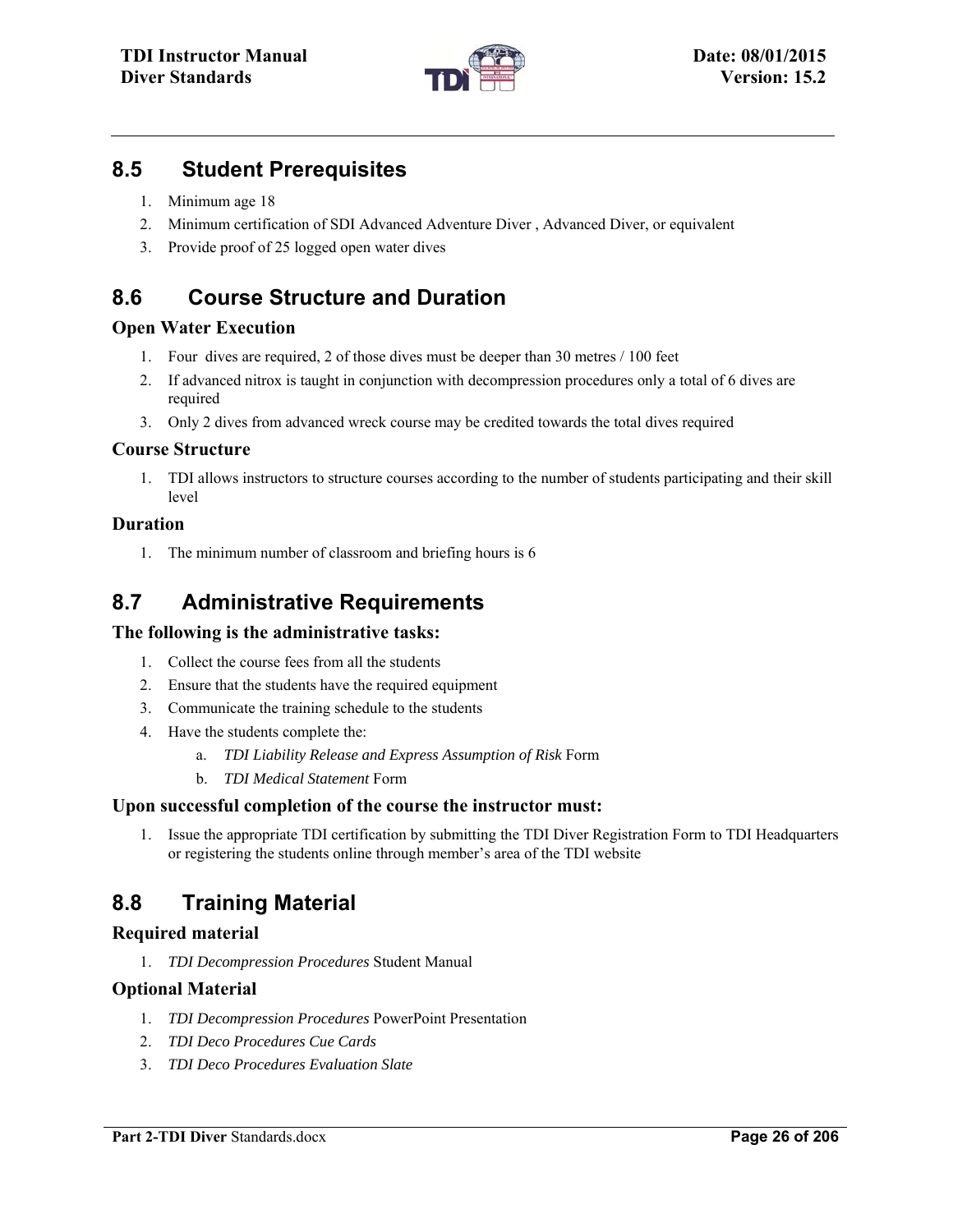

# **8.9 Required Equipment**

### **The following equipment is required for each student:**

- 1. Primary cylinder(s), cylinder volume appropriate for planned dive and student gas consumption
- Note: Independent and isolated back-mounted doubles, are allowed to be used.
- 2. Decompression mix cylinder(s)
	- a. Cylinder volume appropriate for the planned dive and student gas consumption with submersible pressure gauge
	- b. Labeled in accordance with TDI Standards
- 3. Depth gauge and automatic bottom timer and / or dive computer
- 4. Regulator(s)
	- a. Primary and alternate  $2<sup>nd</sup>$  stage required on all primary cylinders
	- b. Submersible pressure gauges are required on all primary cylinders
- 5. Buoyancy compensator device(s) (BCD) adequate for equipment configuration
- 6. Line cutting device
- 7. Jon-line and other rigging lines as dictated by site conditions
- 8. Ascent reel with lift bag /surface marker buoy
	- a. Adequate for maximum planned depth
	- b. Minimum of 12 kg / 25 lb lift bag
- 9. Oxygen  $(O_2)$  analyzer; may be supplied by the instructor
- 10. Exposure suit adequate for the open water environment
- 11. Underwater slate

# **8.10 Required Subject Areas**

#### **The** *TDI Decompression Procedures* **Manual is mandatory for use during this course but instructors may use any additional text or materials that they feel help present these topics. The following topics must be covered during this course:**

- 1. Overview of Decompression Safety Stops Compared to Required Stops
- 2. Physics
	- a. Pressure review
- 3. Physiology
	- a. Mechanics of bubble formation
	- b. Advantages of hyperoxic mixes for decompression
	- c. Nitrogen absorption and elimination
	- d. Carbon dioxide toxicity
	- e. Ascent / Descent rates
	- f. Hyperthermia
	- g. Hypothermia
	- h. Psychological aspects
		- i. Task loading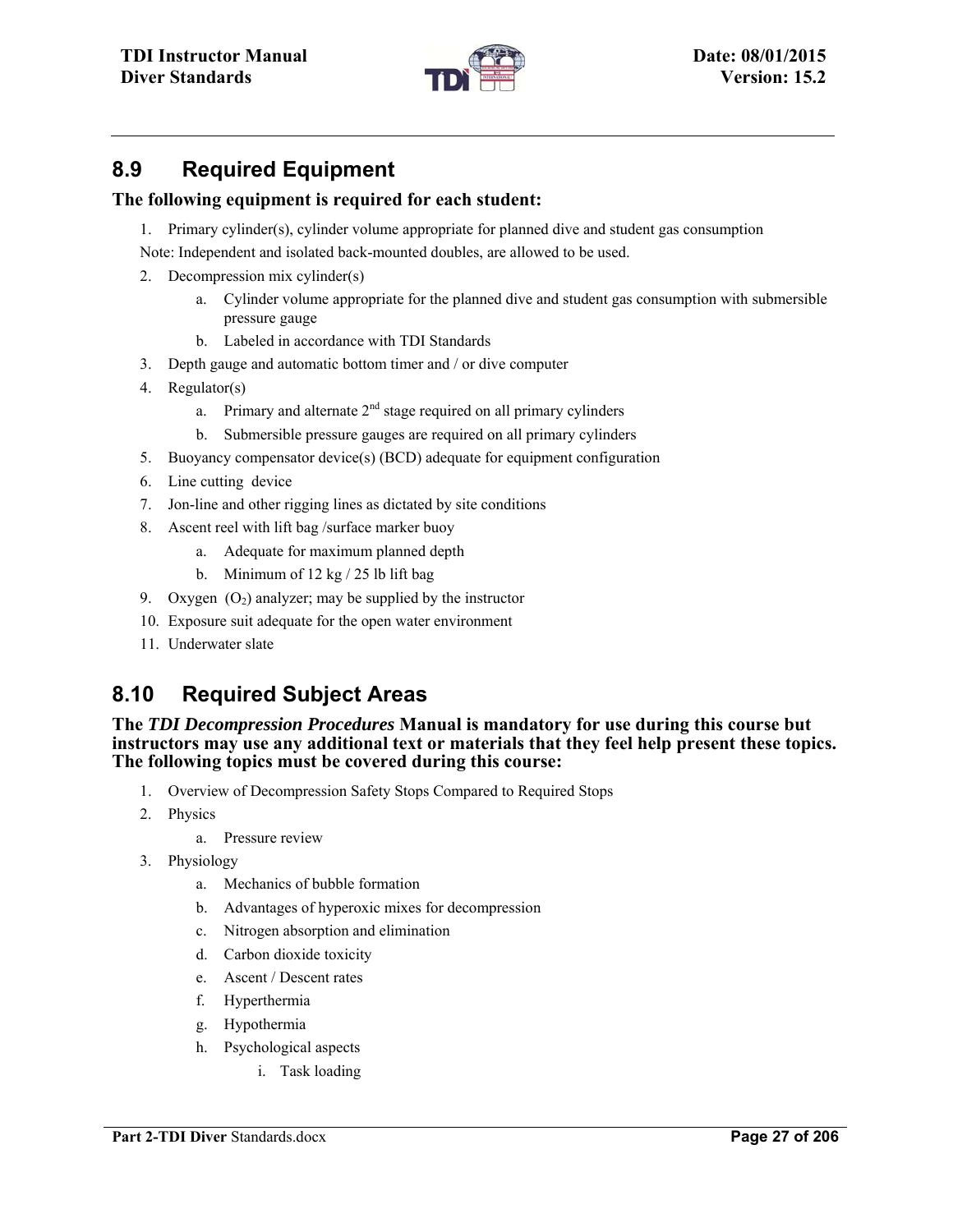

- ii. Stress
- iii. Panic
- iv. Time management
- v. Equipment
- 4. Decompression Options
	- a. Air
	- b. Nitrox
	- c. Oxygen
- 5. Equipment Considerations
	- a. Twin cylinder or single cylinder option, valve options
	- b. Stage cylinder options
	- c. Regulator options
	- d. Harness / BCD options
	- e. Computer, depth gauge, bottom timer options
	- f. Ascent and navigation reels
	- g. Lift bags/surface marker buoys for drifting or free decompression
	- h. Jon-line or Garvin clips
	- i. Proper weighting and buoyancy control during dive phase and decompression
- 6. Dive Tables vs. Computers
	- a. Introduction and review of different models (Bühlmann, DCIEM, US Navy, etc)
	- b. Proper use of electronic multi-level dive computers for dive planning and decompression
		- i. Mix adjustable
		- ii. Oxygen  $(O_2)$  integrated
- 7. Dive Planning
	- a. Standard operation
		- i. Gas requirements
		- ii. Oxygen limitations
		- iii. Nitrogen limitations
	- b. Emergency planning
		- i. Omitted decompression
		- ii. Decompression sickness
		- iii. Equipment failure
- 8. Procedures
	- a. Primary and decompression gas
		- i. Normal operations
		- ii. Failure, loss or inadequate emergency procedures
		- iii. Analysis and logging
		- iv. Safeguards on decompression supply regulators
		- v. Rigging and deployment of decompression equipment
	- b. Descent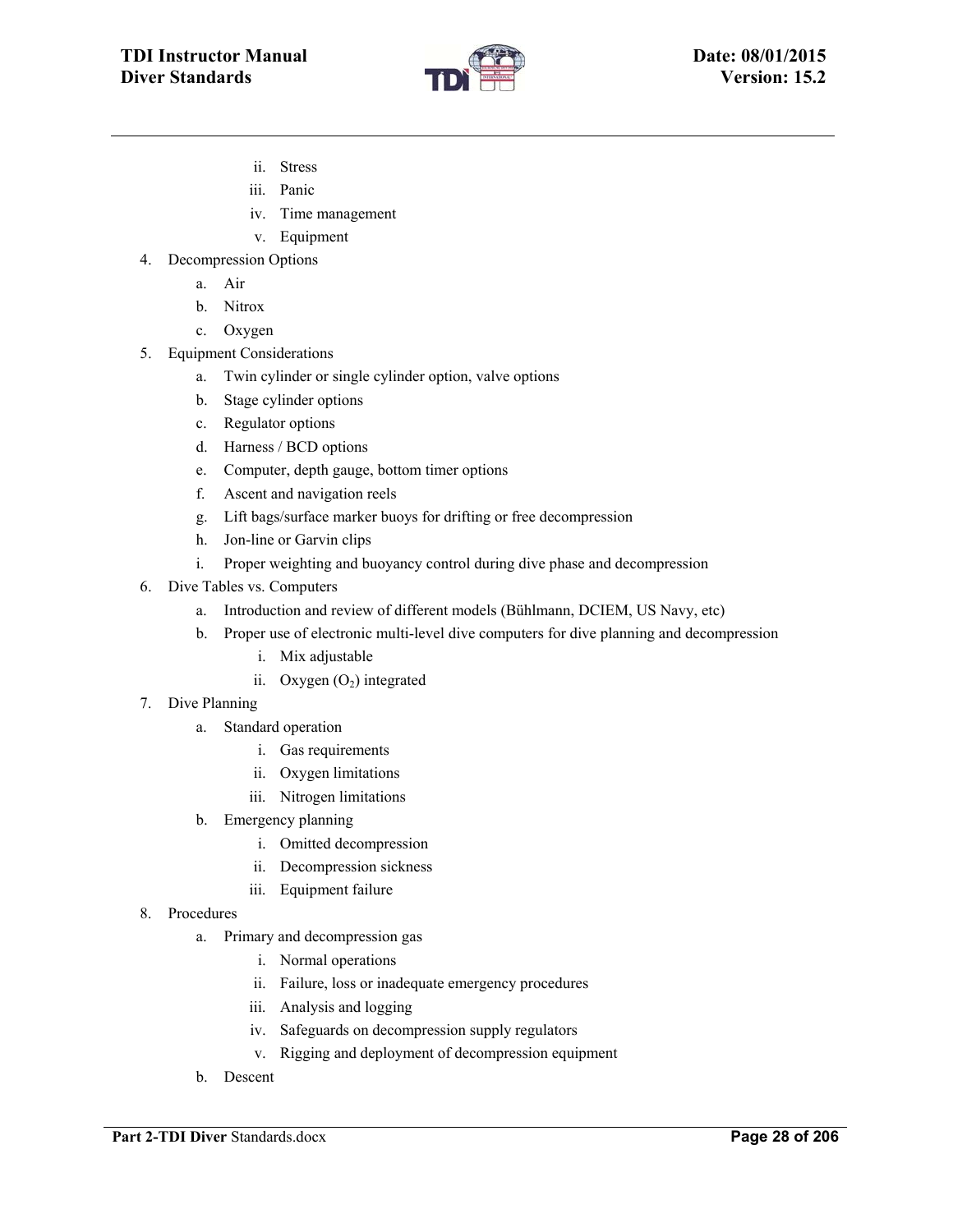

- i. Methods of entry, down lines or free decent
- ii. Organization of equipment carried on diver
- c. Ascent
	- i. Variable rates
	- ii. Trim and compensation
- d. Fixed or Drifting Decompression Methods
	- i. Up-lines fixed to bottom
	- ii. Reels and lift bags/surface marker buoys
	- iii. Free drifting stages or boat supplied
	- iv. Self-contained versus surface supply / rendezvous gas cylinders
- e. Support
	- i. From shore
	- ii. From descent line or fixed platform
	- iii. From live-aboard boat

# **8.11 Required Skill Performance and Graduation Requirements**

#### **The following open water skills must be completed by the student during open water dives:**

1. Skills review from previous TDI skills requirements

#### **Land Drills**

- 1. Selection and preparation of equipment suitable for soft overhead environment
- 2. Conduct team oriented drills, buddy checks, for lift bag deployment
- 3. Conduct team oriented drills, buddy checks, for gas switching procedures
- 4. Gas matching among buddy team
- 5. Demonstrate familiarity with basic hand signals
- 6. Demonstrate adequate pre-dive planning
	- a. Limits based on personal and team gas consumption
	- b. Exact dive and decompression profile

#### **Pre-dive Drills**

- 1. Use START\* before every dive
- 2. Stress analysis and mitigation

#### **\*START is S-drill (OOA drill and Bubble Check), Team (buddy equipment checks), Air (gas matching), Route (entry/exit and planned path underwater), Tables (depth, duration, waypoints and schedule).**

#### **In-water Drills**

- 1. Demonstrate buoyancy control; ability to hover at fixed position in water column without moving hands or feet
- 2. Show good awareness of buddy and other team members through communications, proximity and team oriented dive practices
- 3. Demonstrate comfort swimming on surface and at depth carrying single decompression stage cylinder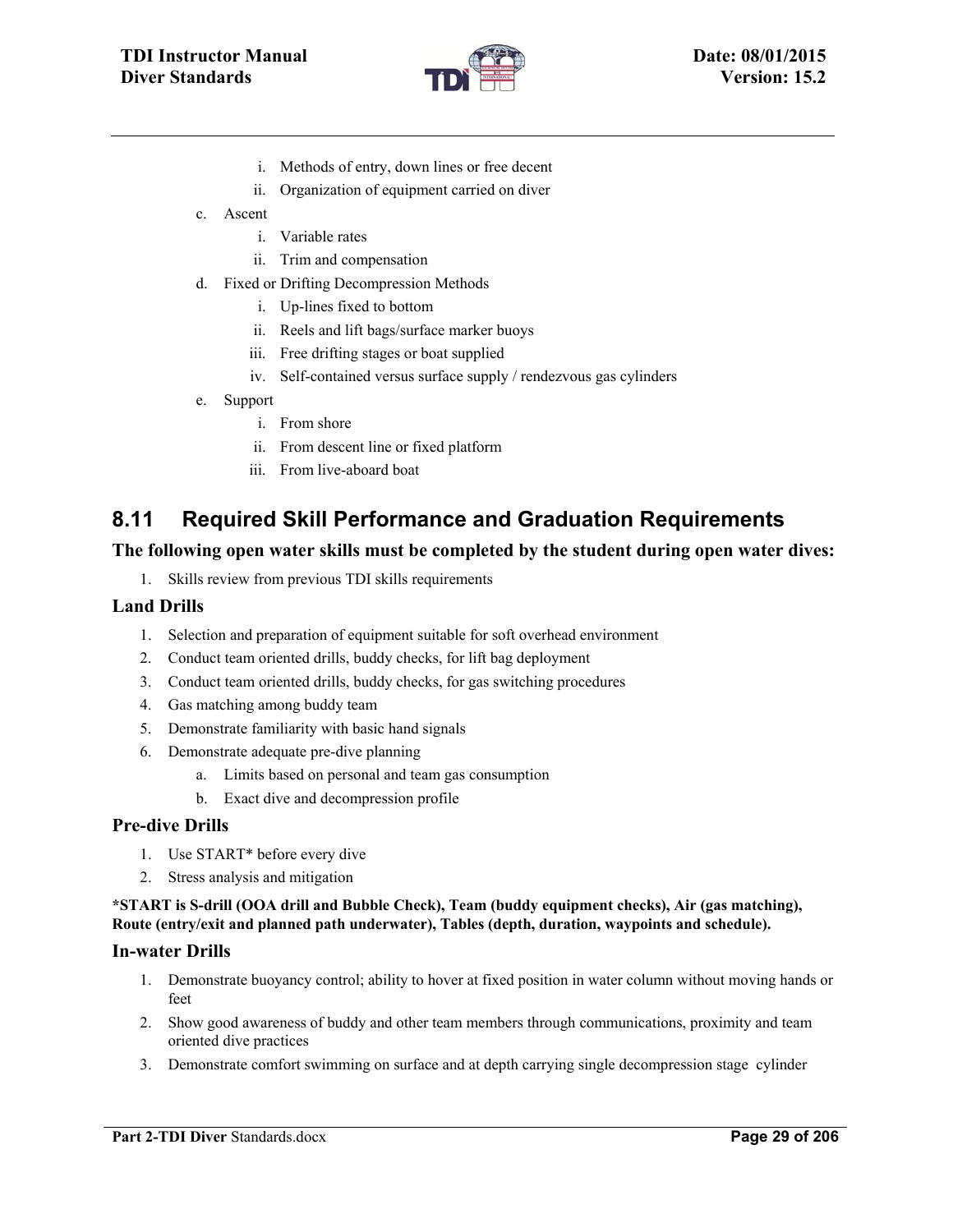

- 4. Demonstrate ability to drop and retrieve single decompression cylinder while maintaining position in the water column
- 5. Demonstrate ability to deploy a lift bag solo and as member of team
- 6. Demonstrate controlled / staged ascent on lift bag / emergency ascent line (lost ascent line)
- 7. Remove and replace mask (deploy backup mask)
- 8. Demonstrate appropriate reaction to gas hemorrhage from manifold or first stage, SPG and primary regulator
- 9. React to BCD inflator malfunction; disconnect LP hose, dump gas and orally inflate BCD/Wing to neutral buoyancy
- 10. Demonstrate ability to confirm gas switch(es) at depth with buddy/team members
- 11. Buddy breathing decompression gas for at least 1 minute
- 12. Switch to back-up mask, remove and replace mask
- 13. Demonstrate appropriate reaction to simulated free-flowing decompression regulator
- 14. Demonstrate appropriate modifications to deco schedule in decompression emergency (over time, over depth) (to be simulated)
- 15. Demonstrate tired diver tow at depth and on surface, 30 metres / 100 feet lateral each
- 16. Complete a horizontal breath hold swim at depth for 15 metres / 45 feet
- 17. Properly execute the planned dive within all pre-determined limits
	- a. Assembly of diver carried equipment
	- b. Proper descent / ascent rates
	- c. Proper staged stop procedures
	- d. Monitoring of decompression status equipment; tables, computers, equipment
- 18. Contingency situations and problem solving, as appropriate by instructor
	- a. Omitted decompression.
	- b. Extended bottom time profiles with increased decompression and recalculated schedules
	- c. Failure to deploy lift bag and reel
	- d. Missed up-line or missed boat anchor
	- e. Loss of decompression gas
- 19. A safety stop of at least 3 minutes shall be conducted on all no-decompression dives and proper staged decompression stops whenever and wherever mandated.
- 20. Demonstrate (simulated) emergency gas sharing at a stationary depth not to exceed 30 metres / 100 feet
- 21. Demonstrate emergency deployment of a backup regulator or bail-out scuba system containing bottom mix at a depth not exceeding 30 metres / 100 feet
- 22. Demonstrate the proper deployment, management and use of the bottom mix, decompression mix and travel mix, if used, including but not limited to:
	- a. Conservative gas management
	- b. Depth control to avoid descending too deep for mix
	- c. Show appropriate and timely responses to instruction / signals from the instructor and demonstrate buoyancy control and awareness throughout the dive

#### **In order to complete this course, students must:**

1. Satisfactorily complete the TDI Decompression Procedures Course written examination